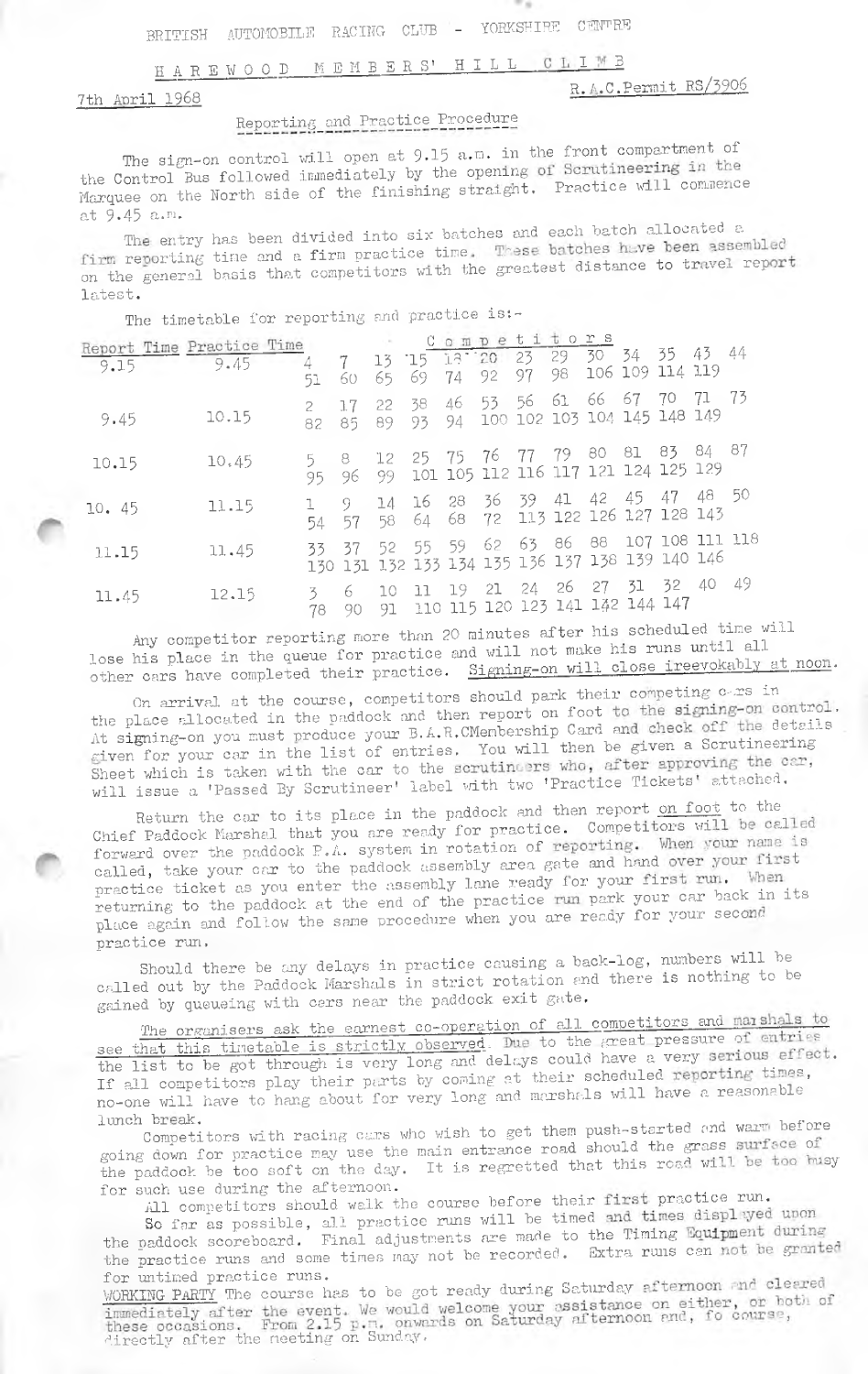BRITISH AUTOMOBILE RACING CLUB - YORKSHIRE CENTRE

7th April 1968

#### "MEMBERS' SPRING HILL CLIMB, "HAREWOOD

### Final Instructions to Competitors

R.A.C.Permit RS/3906

Enclosed are your car admission labels and badges for the driver and attendants together with a list of entries showing your competition number. LABELS AND BADGES are issued on the following scale:-

| Touring, 'Marque Y' and Sports Cars 1 'Competitor' Car Label | 1 'Competitor' Lapel Badge<br>1 'Competing Staff' Lapel Badge  |
|--------------------------------------------------------------|----------------------------------------------------------------|
| Sports/Racing Cars 1 'Competitor' Car Label                  | 1 'Competitor' Lapel Badge<br>2 'Competing Staff' Lapel Badges |
|                                                              | 1 'Competitor' Lapel Badge<br>2 'Competing Staff' Lapel Badges |

ADMISSION OF CARS Space in the paddock is at a premium and with the utmost regret we have to be very miserly in the issue of labels entitling vehicles other than competing cars into the paddock. The 'Competitor' car labels are very small and gummed on the back and we must insist that every competing car in classes 1-13 wears one of these labels throughout the neeting. 'Competitor' labels will not admit to the paddock any vehicle other than those in the list of entries. Racing Car tenders with a 'Tender' label will be allowed to remain in the paddock, but Sports/Racing Car tenders with a 'Competitor' label will have to be parked in the Official Car Park outside the paddock after unloading.

Regular competitors in our everts will know that we do not adopt a bolshy attitude towards competitors in other matters concerning the conduct of the meeting, but in the case of the paddock admission, efficient running of the event depends upon the free availability of space to marshal cars and, as a result, we have no option but to be very hidebound indeed on this particular matter.

SCRUTINEERING AND PRACTICE With a full entry of 140 plus reserves the timetable is most important. A sheet is enclosed with full details of the time schedule for reporting and practice. Please make every effort to observe this schedule.

PROCEDURE DURING THE EVENT Cars will be called forward by the Paddock Marshals in batches of approx. 20/25 at a time into the Paddock Assembly Lane and will be sent down the course in convoy as soon as the last car of the previous batch has passed up the course. Racing Cars may be accompanied to the Start by tender vehicles, if required. These tender vehicles will remain at the start until all cars in the batch have made their timed ascent and will then return up the course to the Paddock.

A team of engine starting pushers is available in the Start area.

AT THE START will drivers please try to position themselves as instructed by the marshals as quicly as possible and have their helmets and goggles correctly adjusted when they go to the line. As you approach the line you will see a traffic light showing red and three light rays across the road. As you break the first light ray<br>the Red light changes to Anber and you should stop immediately as you are then correctly positioned for the start. If you go too far forward, the light will change from amber to red and amber. In this case back off until amber alone is being shown. When amber alone is showing this lights a signal for the timekeeper showing you are ready and when the course is clear you will be given the start signal by a Green light when you proceed in your own time. Please do not delay after the green light as the cumulative effect of delays of this kind is very considerable. If each competitor only wastes 10 secs. the meeting will be extended by no less than 50 mins. PROGRAMMES will be issued as you sign on.

PRACTICE TIMES will be displayed on the Paddock Scoreboard, no sheets of times will be issued in respect of practice.

REMEMBER A Red Flag means complete and immediate STOP. If you should be stopped in this way, await marshal's instructions and as soon as you are told to move on, please continue up the hill, into the paddock and straight back to the Assembly area for a re-run. UNDER NO CIRCUMSTANCES turn round on the course and go back to the Start.

 $\ldots \ldots \ldots$ Cont/d.........